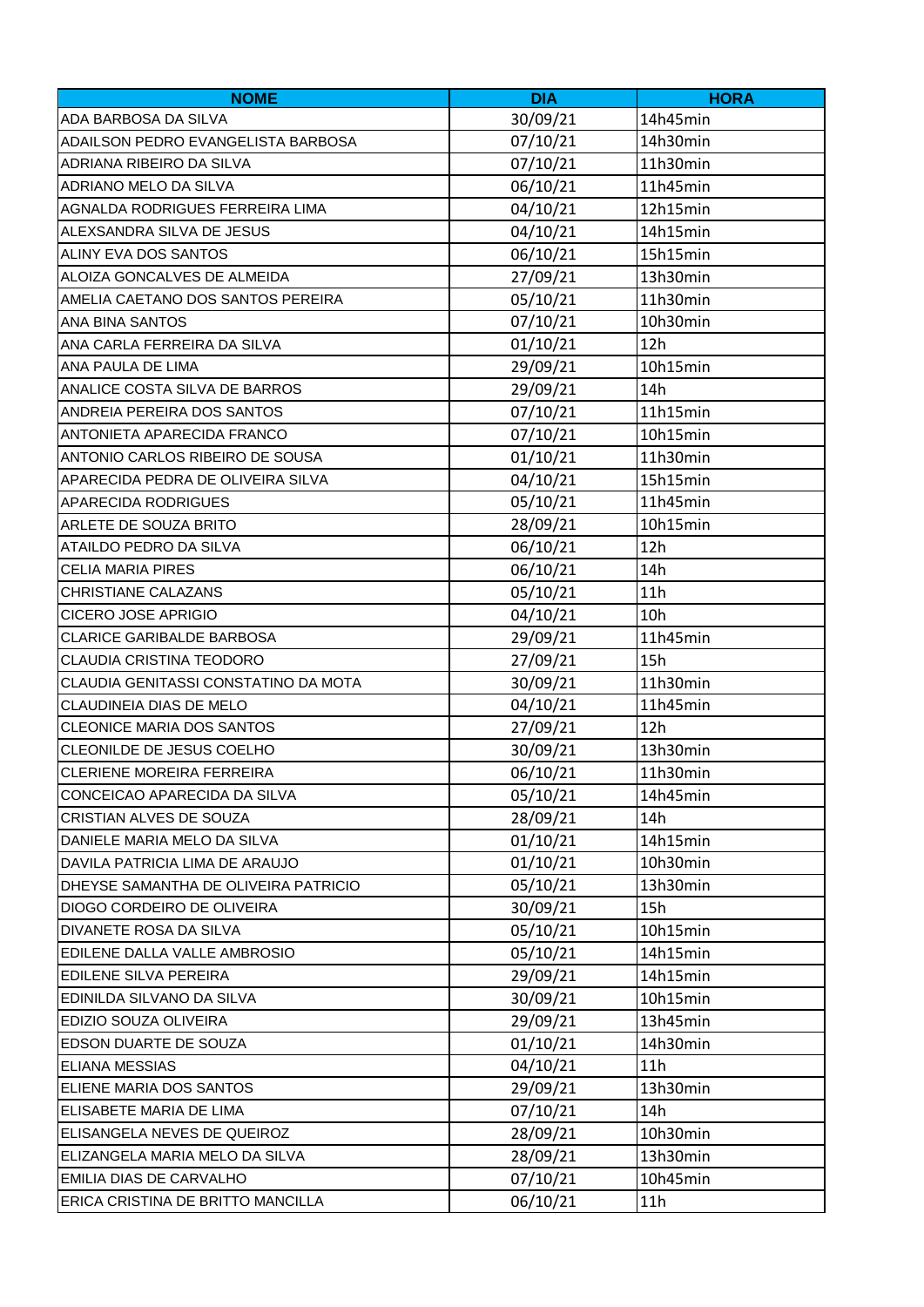| <b>EUNICE CALIXTO</b>              | 07/10/21 | 15h             |
|------------------------------------|----------|-----------------|
| EVANALBA RODRIGUES DE SOUSA        | 05/10/21 | 15h15min        |
| <b>EVELIN JOPLIM ROMANO</b>        | 27/09/21 | 10 <sub>h</sub> |
| <b>FABIANA DA SILVA SANTOS</b>     | 01/10/21 | 10h             |
| <b>FABIANA GOMES DA SILVA</b>      | 28/09/21 | 11h30min        |
| FABIO HEBERT DE OLIVEIRA XAVIER    | 01/10/21 | 11h15min        |
| FERNANDA MARIA DA SILVA SANTANA    | 29/09/21 | 11h30min        |
| <b>FLAUZA MARIA DO NASCIMENTO</b>  | 30/09/21 | 12h15min        |
| FRANCISCO DE SOUSA CABRAL          | 29/09/21 | 14h30min        |
| <b>GILVANI BATISTA DOS SANTOS</b>  | 01/10/21 | 12h15min        |
| <b>IRENE MARIA DA SILVA</b>        | 30/09/21 | 12h             |
| <b>IRIS FRANCISCA DA SILVA</b>     | 28/09/21 | 11h15min        |
| IRISMAR SOARES DE OLIVEIRA ALMEIDA | 29/09/21 | 15h15min        |
| <b>IVANETE MOTA GONCALVES</b>      | 04/10/21 | 10h15min        |
| <b>IVANILDE DIAS DE CARVALHO</b>   | 04/10/21 | 14h             |
| IZABEL DA SILVA ANDRADE            | 27/09/21 | 12h15min        |
| JACLEANE JOAQUINA DE MOURA         | 05/10/21 | 12h             |
| JANAINA BRITO FEITOSA              | 30/09/21 | 10h45min        |
| JANAINA DA COSTA OLIVEIRA BORGES   | 04/10/21 | 11h30min        |
| JANETE CARDOSO DOS SANTOS          | 06/10/21 | 14h15min        |
| JANICE ROSA DA SILVA               | 05/10/21 | 11h15min        |
| JECKSON DA SILVA SANTOS            | 05/10/21 | 10h             |
| JESSICA DE OLIVEIRA GRO            | 28/09/21 | 14h15min        |
| JOANA MARIA DA SILVA OLIVEIRA      | 27/09/21 | 14h45min        |
| JOAO DAVID BARBOSA                 | 30/09/21 | 10h30min        |
| JOSE ABELARDO PEREIRA SILVA        | 27/09/21 | 11h45min        |
| <b>JOSE FRANCISCO ALVES</b>        | 05/10/21 | 10h30min        |
| <b>JOSE MACIEL APRIGIO</b>         | 01/10/21 | 15h15min        |
| <b>JOSE RIBAMAR COELHO</b>         | 30/09/21 | 14h15min        |
| <b>JOSEFA SILVA RAMOS</b>          | 01/10/21 | 15h             |
| JOSIANE GOMES DE SANTANA CORDEIRO  | 07/10/21 | 13h45min        |
| JOSUE DOS SANTOS                   | 30/09/21 | 15h15min        |
| JULIANA MISSIAS DE ASSUNÇÃO        | 28/09/21 | 10h45min        |
| JURANDI SANTOS OLIVEIRA            | 29/09/21 | 12h15min        |
| JUSSIARA NEVES DA SILVA            | 27/09/21 | 14h             |
| LACIANE ROBERTA DOS SANTOS         | 01/10/21 | 14h             |
| LENILDA FERREIRA COELHO ROMANO     | 07/10/21 | 11h45min        |
| LIDIA APARECIDA BARBOSA            | 29/09/21 | 12h             |
| LIDIA PEREIRA DOS SANTOS ALVES     | 04/10/21 | 15h             |
| <b>LILIAN CRISPIN DE ARAUJO</b>    | 27/09/21 | 11h             |
| <b>LILIAN MORAES PRETO</b>         | 06/10/21 | 10h45min        |
| LOURDES APARECIDA QUINTANILHA      | 06/10/21 | 13h30min        |
| LUCIMAR SANTOS SENA SOUZA          | 28/09/21 | 15h             |
| <b>LUCIMAR SOARES LIMONI</b>       | 04/10/21 | 12h             |
| LUCINDO OLIVEIRA DOS SANTOS        | 30/09/21 | 11h45min        |
| LUIS CARLOS DE SOUZA MORAIS        | 27/09/21 | 14h15min        |
| <b>MAISA BATISTA</b>               | 30/09/21 | 11h             |
| MANOEL COSMO DA SILVA              | 27/09/21 | 15h15min        |
| MARCIO VICENTE DE ARAUJO           | 05/10/21 | 14h30min        |
| MARIA AUZENI DE LIMA               | 27/09/21 | 10h30min        |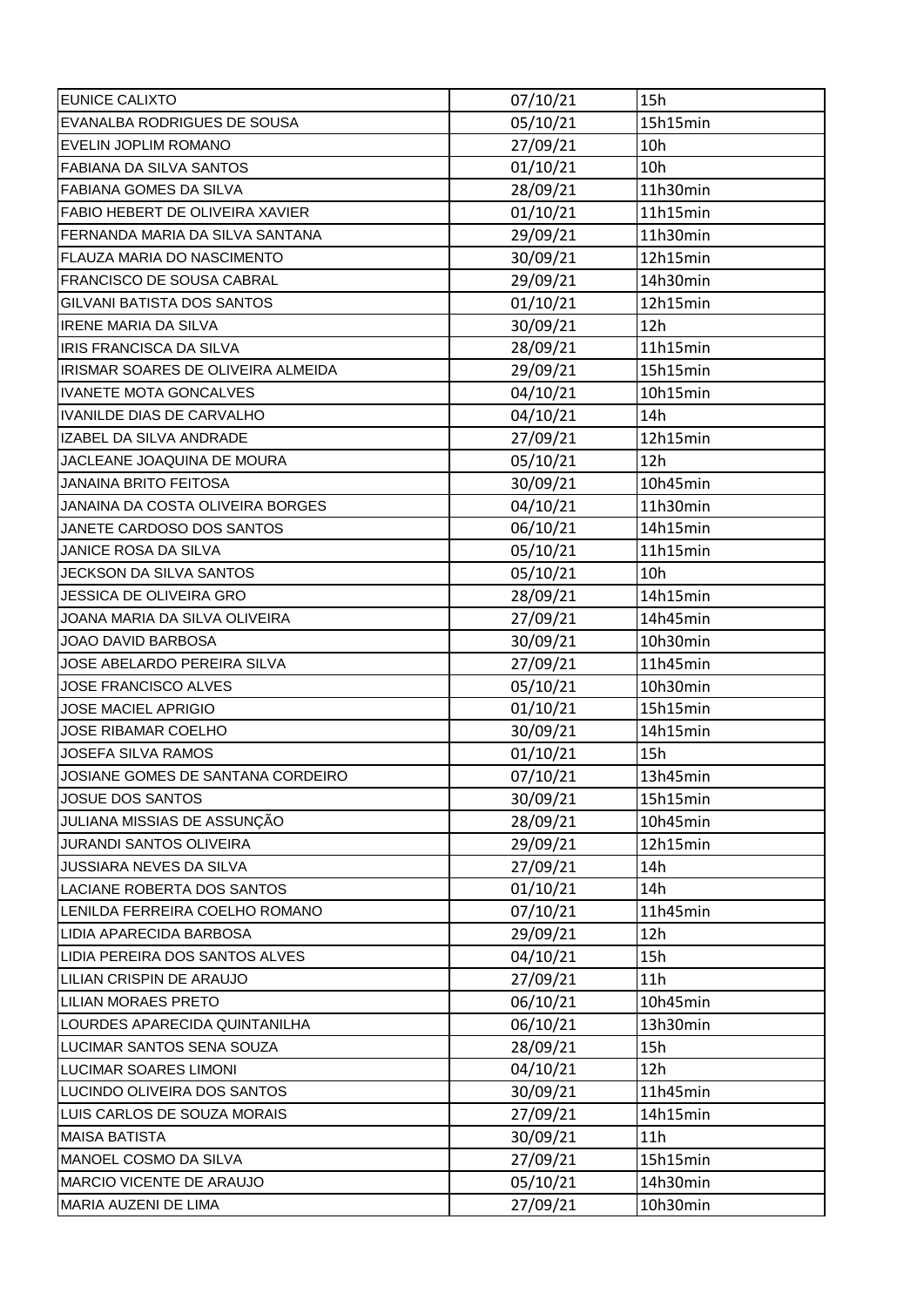| MARIA BATISTA DE OLIVEIRA              | 06/10/21 | 10h             |
|----------------------------------------|----------|-----------------|
| MARIA CICERA DA SILVA AQUINO           | 30/09/21 | 14h30min        |
| <b>MARIA CICERA SILVA</b>              | 30/09/21 | 14h             |
| MARIA CONSTANTE APRIGIO                | 04/10/21 | 14h45min        |
| IMARIA DA CONCEICAO DE MELO            | 07/10/21 | 13h30min        |
| MARIA DOLORES DA SILVA OLIVEIRA SANTOS | 28/09/21 | 11h45min        |
| MARIA DOS ANJOS DA SILVA OLIVEIRA      | 28/09/21 | 12h             |
| MARIA EUNICE DA SILVA BRASIL           | 28/09/21 | 15h15min        |
| MARIA GENECI DA SILVA                  | 28/09/21 | 12h15min        |
| MARIA HOSANA OLIVEIRA DA SILVA         | 07/10/21 | 12h             |
| MARIA JOSE DE SIQUEIRA                 | 04/10/21 | 13h45min        |
| <b>MARIA PASTORA OLIVEIRA MACHADO</b>  | 06/10/21 | 14h30min        |
| <b>MARIA RITA DA CONCEICAO</b>         | 27/09/21 | 14h30min        |
| MARIA VALNE URCESINO COSTA             | 28/09/21 | 13h45min        |
| MARIANO FRANCISCO DA SILVA             | 01/10/21 | 11h45min        |
| MARINA REGINA DOS SANTOS               | 06/10/21 | 15h             |
| <b>MARINALVA DOS SANTOS</b>            | 28/09/21 | 11h             |
| MARIZETE DOS SANTOS SOUZA              | 01/10/21 | 10h45min        |
| <b>MARLI CAMARGO MOURA</b>             | 01/10/21 | 13h45min        |
| <b>MARLI DE JESUS SANTOS</b>           | 29/09/21 | 11h15min        |
| MARLI FERREIRA DA SILVA                | 29/09/21 | 14h45min        |
| MICHELLE VITORIA DE SOUZA TORQUATO     | 27/09/21 | 11h30min        |
| NEUSA TERESINHA DE OLIVEIRA            | 04/10/21 | 10h30min        |
| NILSA FERREIRA DE ARAUJO               | 06/10/21 | 14h45min        |
| NILSON ALMEIDA ROLZAN                  | 07/10/21 | 15h15min        |
|                                        |          |                 |
| NILVANIA LOPES SOARES                  | 29/09/21 | 11h             |
| NOELI ANGELA DAHY TEIXEIRA             | 30/09/21 | 13h45min        |
| OLIDIA MARCELINO ALVES                 | 29/09/21 | 10 <sub>h</sub> |
| ORLANDO RODRIGUES DOS SANTOS           | 07/10/21 | 11h             |
| OSANA MARIA RAMOS DA SILVA             | 29/09/21 | 10h45min        |
| QUITERIA MARIA DE SOUZA                | 05/10/21 | 12h15min        |
| RAFAELA VIEIRA DOS SANTOS              | 29/09/21 | 10h30min        |
| RAQUEL MARIA DE SANTANA                | 06/10/21 | 13h45min        |
| <b>RAQUEL MONROY</b>                   | 07/10/21 | 12h15min        |
| RICARDO GOMES DOS SANTOS               | 28/09/21 | 14h45min        |
| RISONEIDE QUITERIA DOS SANTOS          | 05/10/21 | 10h45min        |
| <b>RITA DE OLIVEIRA</b>                | 27/09/21 | 10h45min        |
| ROBERTO DA SILVA                       | 30/09/21 | 11h15min        |
| ROBERTO MELO DA SILVA                  | 29/09/21 | 15h             |
| ROGERIO DO SACRAMENTO                  | 04/10/21 | 14h30min        |
| ROMILDO JESUS DOS SANTOS               | 06/10/21 | 10h30min        |
| RONALDO MELO DA SILVA                  | 27/09/21 | 10h15min        |
| ROSANA PEREIRA DOS SANTOS              | 01/10/21 | 13h30min        |
| ROSANGELA DA SILVA SANTOS              | 01/10/21 | 11h             |
| ROSICLEI MARIA FREITAS DOS SANTOS      | 05/10/21 | 13h45min        |
| ROSILDA MELO DA SILVA                  | 07/10/21 | 10h             |
| SANDRA GONCALVES DA SILVA              | 30/09/21 | 10h             |
| SERGIO DAVID DE OLIVEIRA DO NASCIMENTO | 06/10/21 | 10h15min        |
| SEVERINO ADRIANO BEZERRA               | 27/09/21 | 13h45min        |